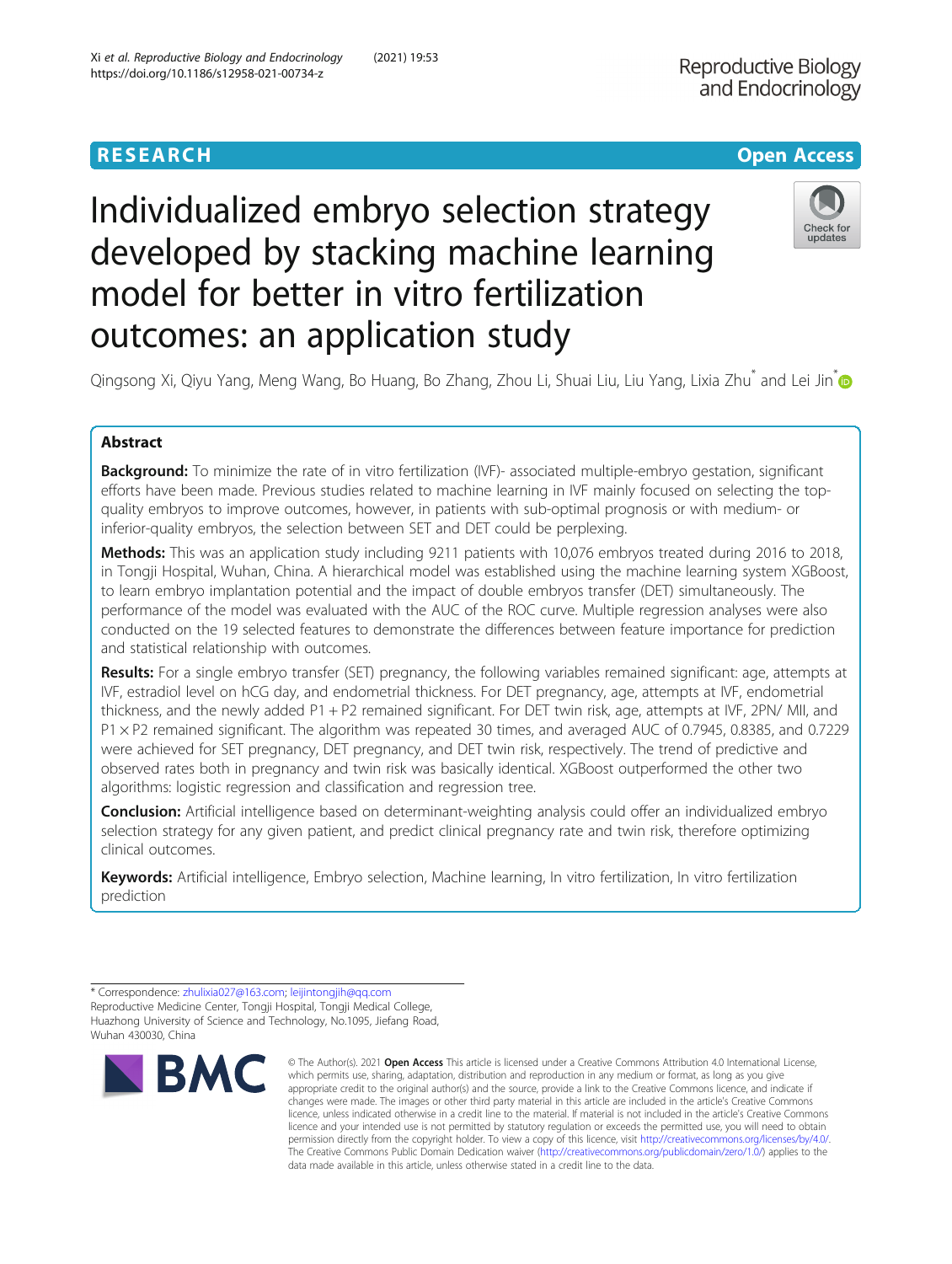# Introduction

For decades, discussions about how to improve the clinical outcomes of in vitro fertilization (IVF) treatment have persisted. Multiple-embryo transfer was suggested to increase the possibility of successful implantation but inevitably elevated the risk of multiple-embryo gestation. IVF-associated multiple pregnancies exhibit significant financial, social, and medical implications [\[1](#page-8-0), [2](#page-8-0)]. Even though the transfer of embryos has been limited to no more than two in recent years, the overall twin rate worldwide after assisted reproduction has still varied from 15 to 30% [[3\]](#page-8-0). The incidences of premature birth, low birth weight, cerebral palsy, neurological complications, and perinatal mortality of twin pregnancy markedly increased compared with singleton pregnancy [\[4](#page-8-0)]. To minimize the rate of multiple-embryo gestation, significant efforts, including individualized service provision and single embryo transfer (SET) enhancement, have been made in the course of these decades.

Embryo morphological analysis is the routine method for selecting the highest-quality embryos to transfer. It is commonly suggested to perform SET on prognostically good patients with a top-quality embryo and to perform double embryo transfer (DET) on prognostically poor patients in whom good-quality embryo is unavailable in the IVF lab. In a large proportion of IVF patients with sub-optimal prognosis or with medium- or inferiorquality embryos, the selection between SET and DET could be perplexing. Because many features have been shown to influence embryo implantation potential positively or negatively in IVF [[5](#page-8-0)–[8\]](#page-9-0), developing an optimal embryo selection plan to balance maximum clinical pregnancy rate and minimum twin risk is complicated for IVF clinicians. Therefore, a more precise, quantified, stable embryo selection model based on all possible influencing determinants needs to be constructed. This will potentially offer evidence-based patient counseling and predictable successful chances for any given patient.

Artificial intelligence (AI) represents the combination of machine learning, and a moderation and self-adapting prediction model. Previous studies related to machine learning in IVF mainly focused on selecting the topquality embryos to improve IVF outcomes [\[9](#page-9-0)–[13\]](#page-9-0). Developing a flexible, individualized embryo selection approach based on available embryos of various qualities and different twin rate threshold settings is another promising issue.

The purpose of our study is to construct an individualized embryo selection strategy and pregnancy prediction model, developed by stacking machine learning, to identify features correlated with embryo implantation potential and to evaluate available embryos' implantation chances quantitatively. We aim to balance maximal clinical pregnancy and minimal acceptable twin risk in IVF with this model and validate its clinical effectiveness and practicability in subsequent cycles.

# Materials and methods

# Study design and participants

IVF patients in Tongji Hospital between January 2016 and December 2018, with one or two embryo transfers in the fresh cycle, were enrolled in our study. Exclusion criteria included patients with (1) blastocyst transfer in fresh cycle; (2) oocyte donation cycles; (3) vitrified/ warmed oocytes; (4) oocytes partially cryopreserved in fresh cycle; (5) combined vitrified/warmed embryo transfers. In total, 5828 patients, between January 2016 and March 2018 were included as the training set to construct our model. Thirty-eight features were analyzed in our study, and their baselines on training and validation sets were exhibited, among which 21 main variables were selected and listed in Table [1](#page-2-0), including patient features, embryo morphology features, and embryo scores. After model construction, the developed embryo selection strategy was applied to guide the selection of SET or DET in 3383 individual cases between April and December 2018 as the validation set.

# Controlled ovarian hyperstimulation, embryo culture, and pregnancy ascertain

IVF patients were treated with controlled ovarian hyperstimulation (COH) by gonadotropin-releasing hormone (GnRH) agonist or GnRH antagonist, as previously described [[14](#page-9-0), [15\]](#page-9-0). When two dominant follicles reached 17–18 mm in diameter, oocytes were retrieved transvaginally 36–38 h after a human chorionic gonadotropin (hCG) trigger. Embryos were cultured in G1 medium (Vitrolife, Sweden) after fertilization and transferred on day 3. Subsequently, biochemical pregnancy was ascertained by a positive serum hCG 2 weeks after embryo transfer with serial elevation. Clinical pregnancy was defined as a gestational sac and active fetal heartbeat on ultrasound demonstration 8 weeks after embryo transfer.

# Model construction, feature selection, and validation

According to previous studies, the outcome of DET is not a simple binomial distribution with respect to two transferred embryos [\[16\]](#page-9-0). Therefore, a hierarchical model with two levels was established to learn single embryo implantation potential and the impact of double embryos transferred simultaneously. In the first level, patient and embryo features were applied to predict the implantation chance for single embryo, from which the output value was directly treated as the predicted pregnancy chance. For DET, the respective pregnancy probability of two embryos (P1 and P2) was initially predicted by the first level calculation, then another two features, generated by addition  $(P1 + P2)$  and multiplication  $(P1 \times P2)$ , were also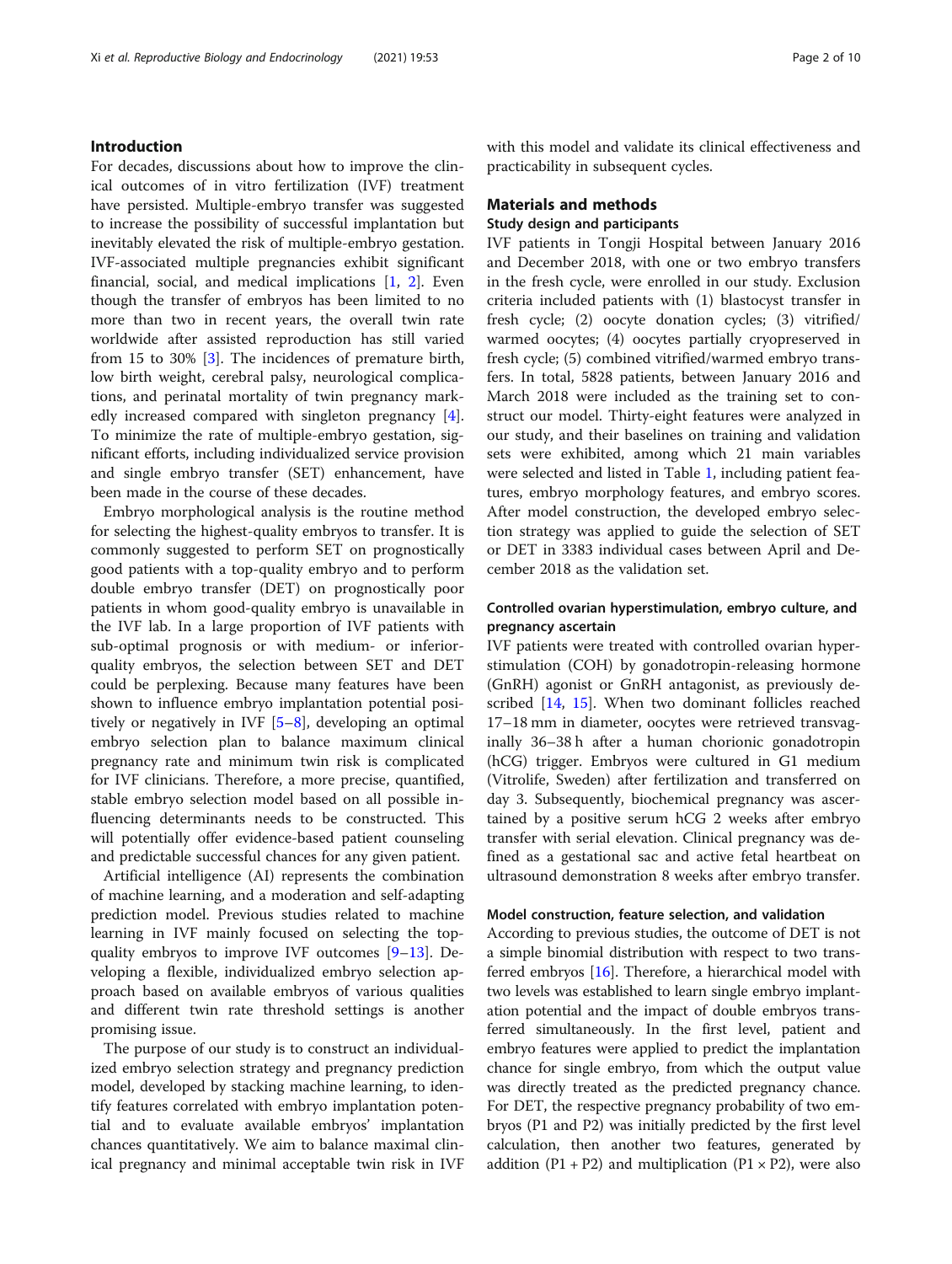# <span id="page-2-0"></span>Table 1 Baseline characteristics of the variables included in the training and validation data sets

| <b>Features</b>                     | Training set ( $n = 5828$ ) | Validation set ( $n = 3383$ ) |
|-------------------------------------|-----------------------------|-------------------------------|
| Patient composition                 |                             |                               |
| SET                                 | 5264                        | 3082                          |
| DET                                 | 564                         | 301                           |
| Age*, y                             | $30.46 \pm 4.20$            | $30.70 \pm 3.94$              |
| Attempt times of IVF*               | $0.95 \pm 0.43$             | $0.78 \pm 0.54$               |
| Antral follicle count*              | $13.64 \pm 6.13$            | $13.37 \pm 6.36$              |
| Follicle stimulating hormone*, IU/L | $7.59 \pm 2.35$             | $7.68 \pm 2.79$               |
| Luteinizing hormone*, IU/L          | $4.71 \pm 3.26$             | $4.95 \pm 6.08$               |
| E2 per mature oocyte, pmol/L        | $309.60 \pm 141.26$         | $265.68 \pm 133.16$           |
| E2 on HCG day*, pmol/L              | 2810.88 ± 1424.43           | $2174.64 \pm 1046.56$         |
| Endometrial Thickness*, mm          | $11.79 \pm 2.40$            | $11.98 \pm 2.55$              |
| Metaphasell(M II)*                  | $9.86 \pm 4.14$             | $9.25 \pm 4.02$               |
| 2pronucleus(PN)*                    | $6.79 \pm 3.35$             | $6.31 \pm 3.22$               |
| Oocyte Number <sup>a*</sup>         | $11.03 \pm 4.45$            | $10.64 \pm 4.49$              |
| 2PN/MII*                            | $0.70 \pm 0.19$             | $0.69 \pm 0.20$               |
| Frozen Sperm                        | 6.0%                        | 6.3%                          |
| Male Factor <sup>b</sup>            |                             |                               |
| Oligospermia                        | 9.2%                        | 10.3%                         |
| Asthenospermia                      | 12.8%                       | 20.0%                         |
| Azoospermia                         | 7.1%                        | 9.1%                          |
| Female Factor <sup>b</sup>          |                             |                               |
| Endometriosis                       | 3.0%                        | 4.4%                          |
| Ovulation Disorder                  | 5.9%                        | 7.8%                          |
| Unknown                             | 5.2%                        | 12.3%                         |
| Sperm Retrieval                     |                             |                               |
| Ejaculation                         | 95.2%                       | 95.2%                         |
| <b>MESA</b>                         | 0.3%                        | 0.7%                          |
| <b>TESA</b>                         | 1.0%                        | 1.3%                          |
| PESA                                | 3.5%                        | 2.8%                          |
| Stimulation Protocol <sup>b</sup>   |                             |                               |
| Agonist Protocol*                   | 71.4%                       | 70.8%                         |
| Antagonist Protocol                 | 22.8%                       | 28.5%                         |
| Endometrial Type <sup>b</sup>       |                             |                               |
| $\mathsf{A}^*$                      | 83.3%                       | 85.0%                         |
| B                                   | 2.0%                        | 0.4%                          |
| $\mathsf{C}^*$                      | 21.4%                       | 19.7%                         |
| Infertility <sup>c</sup>            |                             |                               |
| Primary                             | 64.9%                       | 70.4%                         |
| Secondary*                          | 35.1%                       | 29.6%                         |
| Fertilization Method <sup>b</sup>   |                             |                               |
| IVF                                 | 72.5%                       | 57.9%                         |
| $ CS $ *                            | 24.5%                       | 34.8%                         |
| Embryo Features                     |                             |                               |
| Number of Blastomere*               | $7.93 \pm 0.89$             | $8.06 \pm 0.93$               |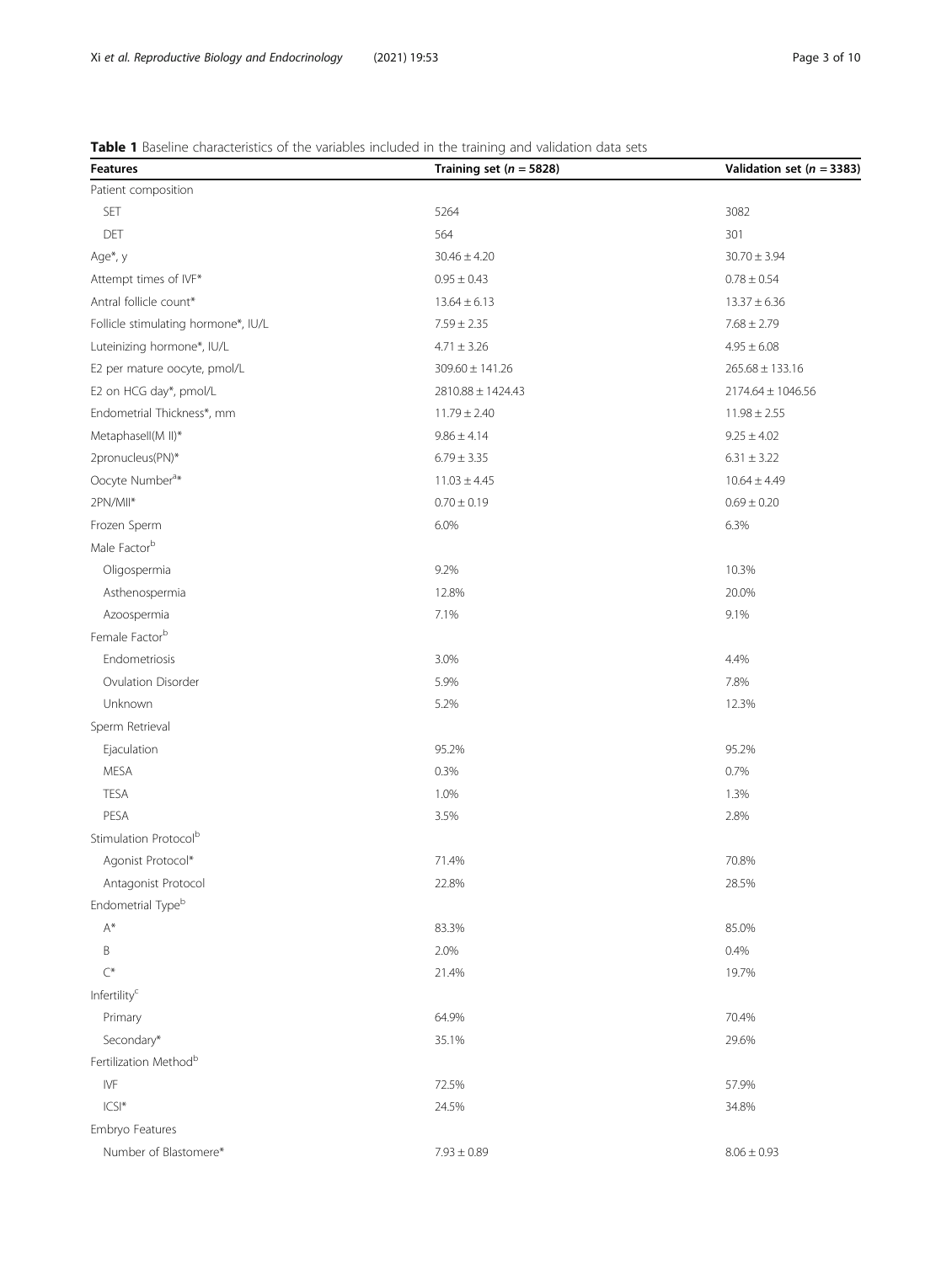|  | Table 1 Baseline characteristics of the variables included in the training and validation data sets (Continued) |  |  |  |  |  |
|--|-----------------------------------------------------------------------------------------------------------------|--|--|--|--|--|
|  |                                                                                                                 |  |  |  |  |  |

| <b>Features</b>        | Training set $(n = 5828)$ | Validation set ( $n = 3383$ ) |
|------------------------|---------------------------|-------------------------------|
| Fragment <sup>d*</sup> | $0.37 + 0.50$             | $0.32 + 0.48$                 |
| Equality <sup>e*</sup> | $0.91 \pm 0.95$           | $0.87 \pm 0.91$               |

\*The selected features after performing feature selection are marked by asterisks

SET single-embryo transfer, DET double-embryo transfer, IVF in vitro fertilization, ICSI intracytoplasmic sperm injection, E2 estradiol, hCG human chorionic gonadotropin, MESA microscopic epididymal sperm aspiration, TESA testicular sperm aspiration, PESA percutaneous epididymal sperm aspiration <sup>a</sup>Number of oocytes retrieved; <sup>b</sup> for multi-category features, the sum of the proportion for each category may not equal 100% because the missing value exists or another small proportion of category features is not included; <sup>c</sup> infertility is encoded by 0 or 1 if the patient is primary or secondary, respectively; <sup>d</sup> the fragment is

encoded by three values: 1 to 3 representing no fragment, 5-15% fragment, and > 15% fragment, respectively; <sup>e</sup> the equality is encoded by five values, 0 to 4, and represent equal, sort of equal, unequal, sort very unequal, and very unequal, respectively.

included, followed by the combination of generated features and patient features as the input for the second level. Two models were developed in the second level, one to predict the DET pregnancy chance and the other to predict the DET twin risk. The overall flowchart of our model is shown in Fig. 1. The firstlevel model was trained by all data except DET with only one embryo implantation, whereas the secondlevel models were trained by all DET data.

The machine learning system applied here was XGBoost [\[17](#page-9-0)]. XGBoost is a scalable machine learning system for tree boosting, which uses the boosting technique to train multiple trees. In other words, XGBoost is an ensemble of multiple decision trees. Unlike random forest, which generates trees by randomly selecting a subset of training sets and features, XGBoost generates decision trees one by one, based on the performance of the previous generated trees. And comparing to single decision tree algorithm such as C4.5 or CART, ensemble of trees can achieve better performance. Moreover, this system can automatically deal with missing values and assign the importance score for each feature, which was applied for feature selection. Nineteen features were selected and are marked by asterisks in Table [1](#page-2-0).

As the training procedure was completed, the performance of the model was evaluated with the area under the curve (AUC) of the receiver operating characteristic (ROC) curve [\[18](#page-9-0)]. Multiple regression analyses were also conducted on the 19 selected features, with the glm function in R  $[19]$  $[19]$  to demonstrate the differences between feature importance for prediction and statistical relationship with outcomes.

# Embryo selection strategy development

Subsequently, an embryo selection strategy to maximize the pregnancy chance with a controlled twin rate threshold setting was developed. As shown in Fig. [2,](#page-4-0) for any given acceptable twin rate threshold, the pregnancy and twin rate could be predicted for every possible embryo selection strategy, including one or two best embryos to transfer or the combination of one best embryo and one medium-quality embryo. Moreover, if the transfer failed in the fresh cycle, the plan would be redeveloped with the remaining embryos, following the same protocol until all embryos were transferred or a new cycle was started. With this selection strategy, the prediction model could effectively increase the percentages of elective SET patients and provide plausible plans for DET patients in IVF.

#### Statistical analysis

Continuous variables were presented as mean ± standard deviation. Categorical variables were presented as percentage encoded by one-hot encoding for analysis. For XGBoost algorithm, we used the implementation from scikit-learn ([https://xgboost.readthedocs.io/en/latest/](https://xgboost.readthedocs.io/en/latest/python/)

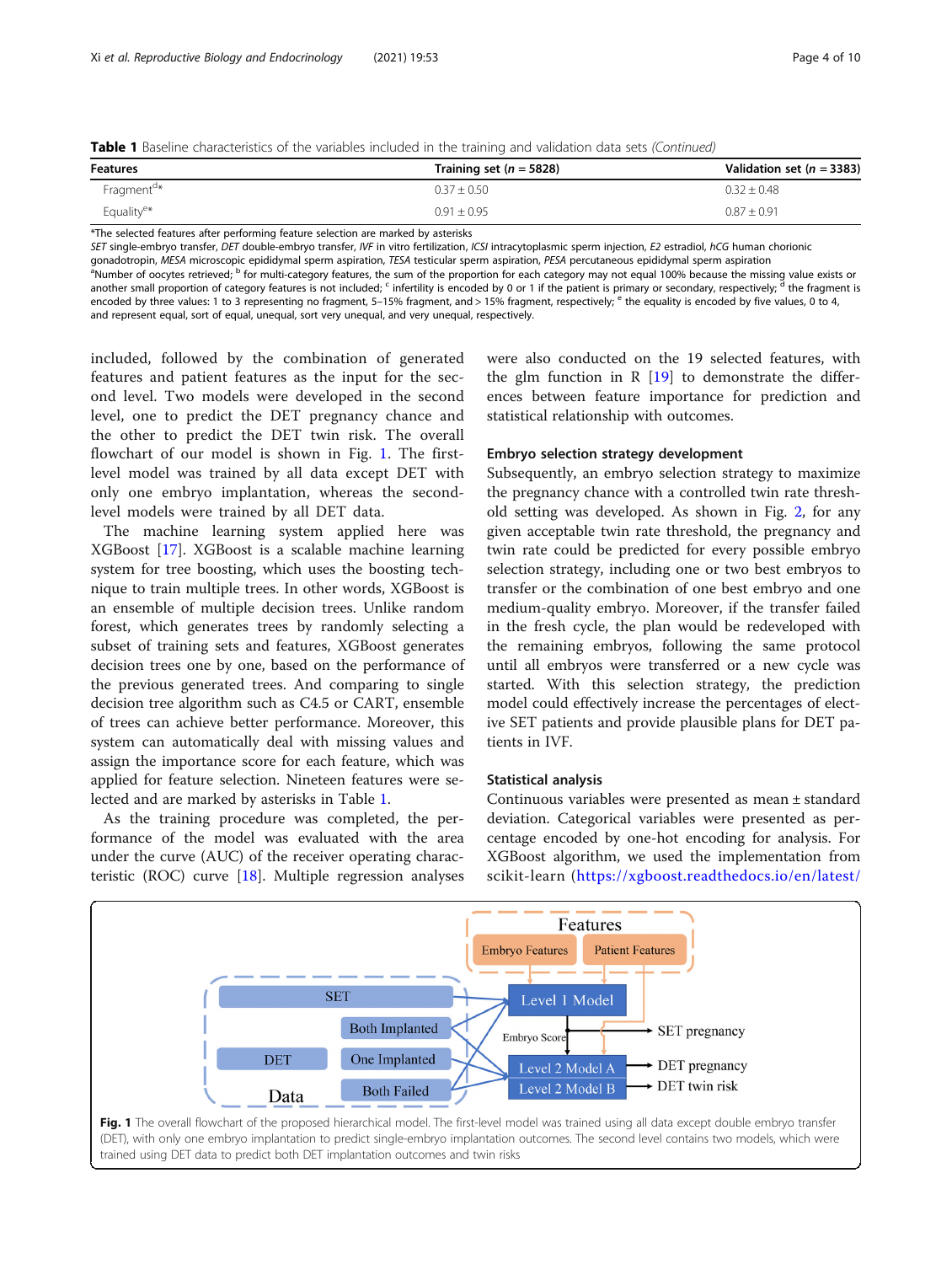<span id="page-4-0"></span>

[python/](https://xgboost.readthedocs.io/en/latest/python/) python\_api.html) using Python. The parameters were as follows: max\_depth = 5, min\_child\_weight = 1, learning\_rate =  $0.1$ , n\_estimators = 100, gamma = 0, subsample =  $0.8$ , colsample\_bytree =  $0.8$ . Other parameters were set by default.

#### Results

# Variable analysis using training data (January 2016 to march 2018)

The results of multiple regression analyses are shown in Table [2](#page-5-0). For a SET pregnancy, the following variables remained significant: age, attempts at IVF, estradiol level on hCG day, and endometrial thickness. For DET pregnancy, age, attempts at IVF, endometrial thickness, and the newly added  $P1 + P2$  remained significant. For DET twin risk, age, attempts at IVF, 2 pronucleus (PN)/ metaphase II (M II), and  $P1 \times P2$  remained significant.

#### Feature importance of the hierarchical model

In the XGBoost algorithm, the feature importance means the number of times that a feature is used to split the data across all trees. A higher feature importance score represents greater value for prediction. Figure [3](#page-6-0) shows the feature importance in the hierarchical model for a SET pregnancy, a DET pregnancy, and DET twin risk. Some features are not shown in Fig. [3](#page-6-0) because the corresponding importance was zero, which means these features were not used for prediction.

For SET, as shown in Table [2](#page-5-0), the luteinizing hormone (LH) level and follicle-stimulating hormone (FSH) level were not statistically significant, yet they were the thirdand sixth-important features for the first-level model. The same phenomenon was observed for FSH, LH, and antral follicle count (AFC) in DET pregnancy and DET twin risk prediction. Although  $P1 \times P2$  was significantly correlated with DET twin risk, it was hardly used by either level model.

# Model validation results

The algorithm was repeated 30 times to eliminate the interference of random factors, and averaged AUCs of 0.7945, 0.8385, and 0.7229 were achieved for SET pregnancy, DET pregnancy, and DET twin risk, respectively. The ROC curve in one single run is shown in Fig. [4.](#page-6-0)

To validate the effectiveness of the developed embryo selection strategy, the consistency between the predicted chance and the observed actual outcomes was analyzed, as shown in Fig. [5.](#page-7-0) The trend of predictive and observed rates both in pregnancy and twin risk was basically identical, although with a slight elevation in predictive rates.

To validate the prediction performance among XGBoost and other algorithms such as logistic regression (LR) and classification and regression tree (CART), we also performed a non-parametric multiple comparison test using Dunn's procedure  $[20]$  $[20]$ , with a *p*-value correction using the False Discovery Rate method  $[21]$  $[21]$ . The results are shown in Fig. [6](#page-7-0), where the significant ones ( $p < 0.05$ ) are marked in asterisk. In general, XGBoost outperformed the other two algorithms with obvious prediction power in SET pregnancy prediction and DET twin risk prediction and similar performance in DET pregnancy prediction task.

# **Discussion**

One of the most overwhelming challenges in contemporary assisted reproductive technology (ART) is how to narrow the gap in perinatal and neonatal outcomes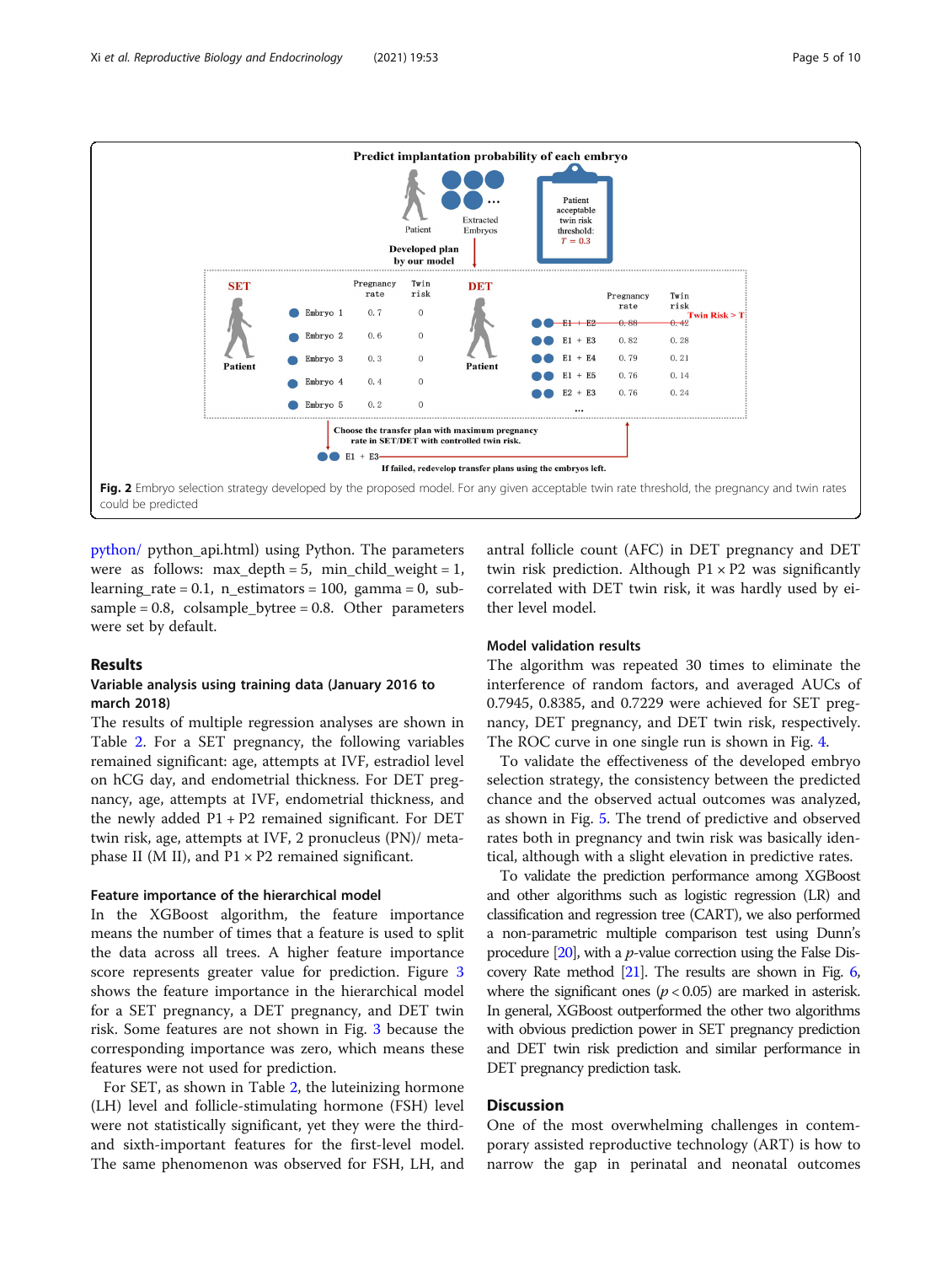<span id="page-5-0"></span>

|                                                       | <b>Table 2</b> Multivariate analysis results of the selected features for |
|-------------------------------------------------------|---------------------------------------------------------------------------|
| SET pregnancy, DET pregnancy and twin risk prediction |                                                                           |

| <b>Selected features</b>     | P value    |                 |                  |  |  |  |
|------------------------------|------------|-----------------|------------------|--|--|--|
|                              | <b>SET</b> | <b>DET</b>      |                  |  |  |  |
|                              | Pregnancy  | Pregnancy       | <b>Twin Risk</b> |  |  |  |
| Age                          | $0.0222*$  | $< 0.0001*$     | $< 0.0001*$      |  |  |  |
| Attempt times of IVF         | $< 0.001*$ | $< 0.0001*$     | $< 0.0001*$      |  |  |  |
| Antral follicle count        | 0.3332     | 0.4016          | 0.4121           |  |  |  |
| Follicle stimulating hormone | 0.7307     | 0.8141          | 0.4633           |  |  |  |
| Luteinizing hormone          | 0.3501     | 0.7230          | 0.4616           |  |  |  |
| E2 on HCG day                | $0.0053*$  | 0.9040          | 0.7684           |  |  |  |
| <b>Endometrial Thickness</b> | $0.0046*$  | $< 0.0001*$     | 0.2080           |  |  |  |
| MII                          | 0.9455     | 0.9444          | 0.0546           |  |  |  |
| 2PN                          | 0.1041     | 0.9068          | 0.1021           |  |  |  |
| Oocyte Number                | 0.7510     | 0.8897          | 0.6324           |  |  |  |
| 2PN/MII                      | 0.5038     | 0.7772          | $0.0148*$        |  |  |  |
| <b>Stimulation Protocol</b>  |            |                 |                  |  |  |  |
| Agonist Protocol             | 0.3692     | 0.2019          | 0.4961           |  |  |  |
| Endometrial Type             |            |                 |                  |  |  |  |
| Α                            | 0.8531     | 0.5324          | 0.4914           |  |  |  |
| $\subset$                    | 0.7138     | 0.0887          | 0.4614           |  |  |  |
| Secondary Infertility        | 0.0816     | 0.2445          | 0.6809           |  |  |  |
| Fertilization Method         |            |                 |                  |  |  |  |
| CS                           | 0.2365     | 0.5069          | 0.8492           |  |  |  |
| Embryo Features              |            |                 |                  |  |  |  |
| <b>Blastomere Number</b>     | 0.5422     | NU <sup>a</sup> | <b>NU</b>        |  |  |  |
| Fragment                     | 0.1585     | ΝU              | <b>NU</b>        |  |  |  |
| Equality                     | 0.5399     | NU.             | <b>NU</b>        |  |  |  |
| Embryo Scores                |            |                 |                  |  |  |  |
| $P1 + P2$                    | <b>NU</b>  | $< 0.001*$      | 0.1344           |  |  |  |
| $P1 \times P2$               | <b>NU</b>  | 0.2040          | $0.007*$         |  |  |  |

\*P < 0.05<br><sup>a</sup>NU means this feature was not used in the corresponding level

between spontaneous pregnancy and assisted pregnancy, usually caused by multiple-embryo transfer and implantation [[22](#page-9-0)]. In recent decades, SET has been advocated in IVF to prevent multiple pregnancies while led to the concerns of decreased IVF success [[3,](#page-8-0) [23,](#page-9-0) [24\]](#page-9-0). Therefore, precise embryo selection for SET and twin risk warning for DET are particularly necessary. In this paper, a novel hierarchical model was constructed and validated to optimize embryo selection strategies and successfully predict pregnancy for both SET and DET, as well as predict the twin risk of DET for each individual. Subsequently, we validated our model on 3383 patients, and the results showed that our model had achieved an acceptable performance on embryo selection and twin risk prediction for each individual, as shown in Figs. [4](#page-6-0) and [5](#page-7-0).

It is generally accepted that embryos with similar morphology present variable implantation probability, depending on other assessed features such as patient characteristics and cycle demographics. Many features, including age, FSH level, anti-Mullerian hormone (AMH) and embryo quality, have been reported as independent impact factors on oocyte variability and embryo implantation potential [[5,](#page-8-0) [25](#page-9-0)–[28](#page-9-0)]. Machine learning is considered a powerful mathematical tool for correlation analysis when huge data is involved; therefore, AI has been introduced in embryo variability prediction in many articles [\[29,](#page-9-0) [30\]](#page-9-0). By increasing the information of the input features, the predictive power of the proposed model may be improved. Similarly, 19 features from the initial data sets were considered in the current study to construct the predictive power in our model. It is noteworthy that although previous models may have helped predict the implantation potential of a specific embryo, they did not offer a reasonable and optimal guidance to the embryo selection determination in clinical practice.

Minaretzis et al. [[31\]](#page-9-0) once presented an embryo selection strategy of transferring one additional good-quality embryo for each 5 years of incremental increase in maternal age to improve IVF outcome by multivariate analysis of factors predictive of successful live birth. Because maternal age was the only influencing factor to be considered, the recommended strategy was not so accurate or comprehensive. Kaufmann et al. [[32\]](#page-9-0) reported a neural networks predicting model in IVF, where four input parameters were included and the overall accuracy was 59%. Uyar et al. [\[33\]](#page-9-0) proposed a Support Vector Machine (SVM) method in embryo implantation prediction in terms of Area Under ROC curve  $(0.712 \pm 0.032)$ , when 12 features were included.

Vaegter et al. [\[16](#page-9-0)] also constructed a predictive model for an embryo transfer strategy, in which only one embryo was transferred if the predictive risk of twin implantation was above 15%, using the two highest scored embryos. While validating this predictive model, the actual twin rate was 3.8%, which was far lower than the expected 15% setting, accompanied by a decreased live birth rate. Unlike previous studies, a novel strategy in embryo selection based on an accurate embryo potential prediction and twin risk assessment was developed in our model. The model not only guides a determination of the number of embryos for transfer and the specific embryo selection, but also presents a relatively accurate prediction of the pregnancy rate and twin risk of the corresponding selection scheme.

Because SET was not arbitrarily implemented in all IVF patients, twin pregnancy was inevitable. However, the acceptable twin rate threshold varied among different countries, even among different IVF centers. The greatest strength of our model was that the embryo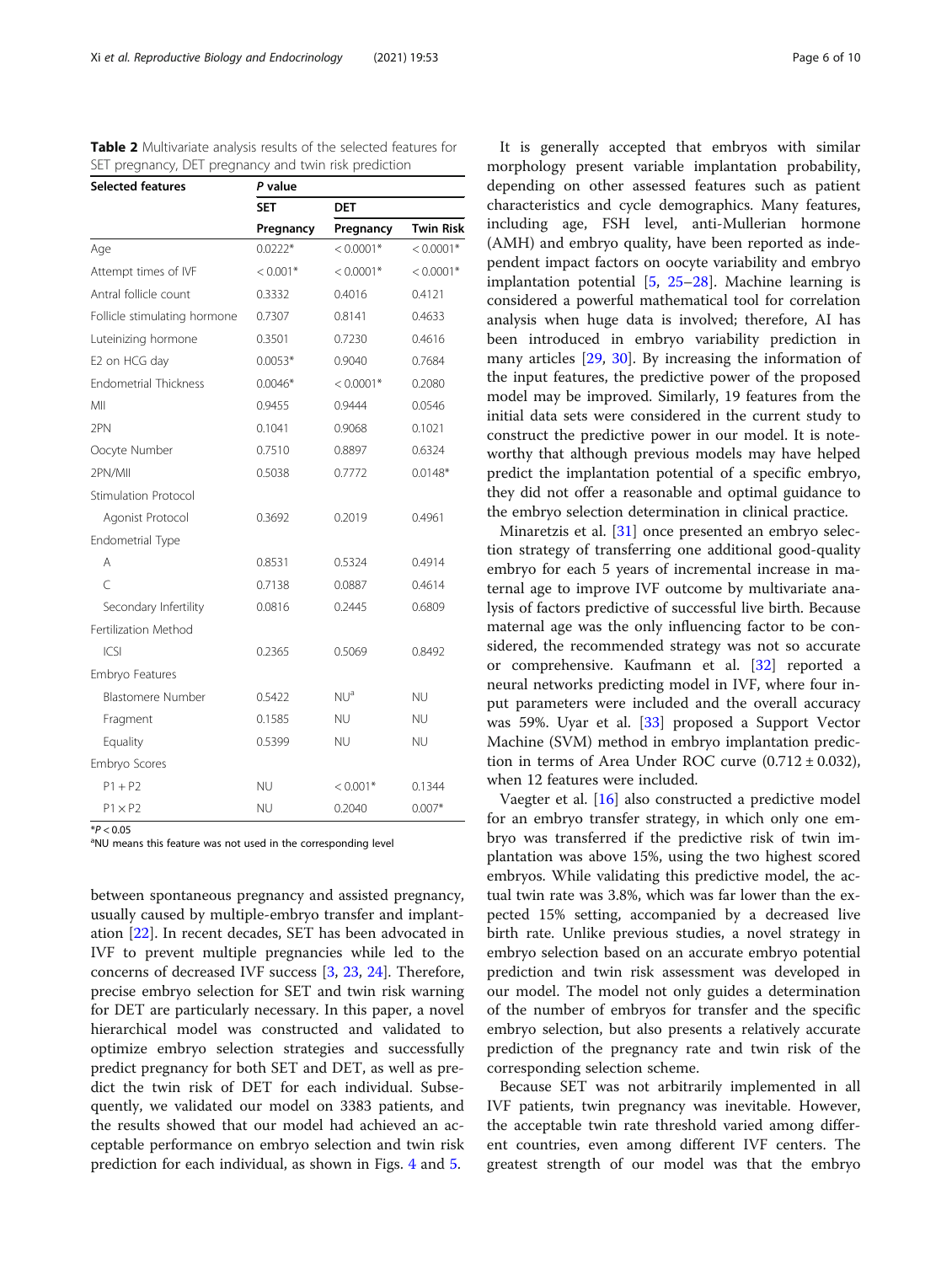<span id="page-6-0"></span>

selection strategy we developed varied correspondingly to patients' characteristics and embryo morphology parameters as long as different twin rate thresholds were set. Therefore, the selection strategy model is applicable to any IVF center in any country. In such a situation, embryologists can input their accepted twin rate setting on the model to generate their guided embryo selection strategies and present a predictable pregnancy possibility and twin rate assessment.

More important, the predictive twin risk indicated that the transferred two embryos were neither a simplified

embryo implantation nor an implantation of two independent samples. This principle was previously discussed in an embryo-uterus modeling framework [[34](#page-9-0)– [36\]](#page-9-0). A higher twin rate than expected would be achieved if the implantation chances of the embryos transferred together were completely independent of one another [[16\]](#page-9-0). As shown in Fig. 3, E2 on hCG day, endometrial thickness, patient age, FSH, and AFC were ranked within top seven in the feature importance for the prediction of SET pregnancy, DET pregnancy, and twin risk, although with slightly different ranking. However, LH and attempt

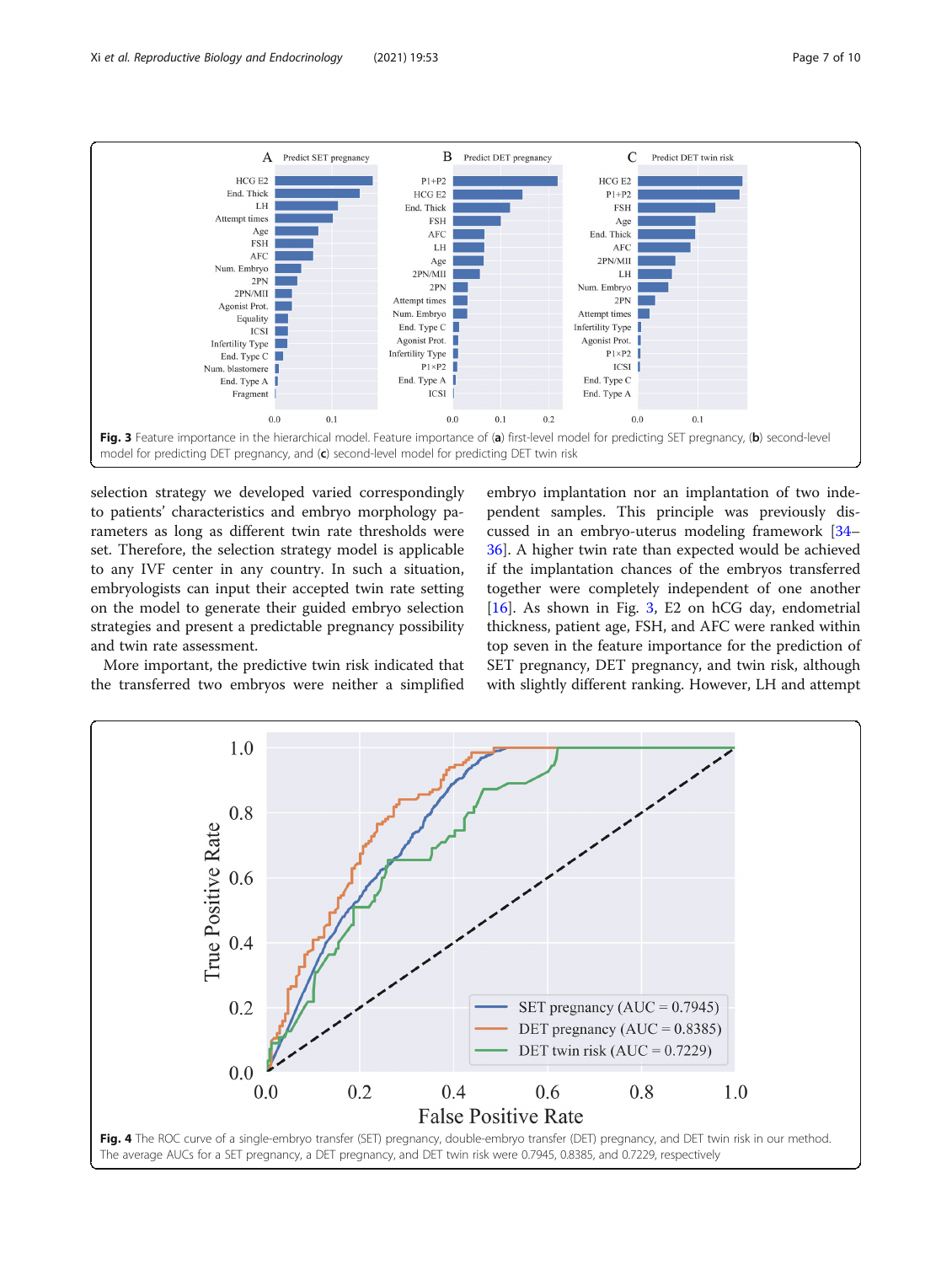<span id="page-7-0"></span>

times of IVF, which were key in predicting SET pregnancy, were less weighted in DET pregnancy and twin risk prediction. Considering the variability of confounding factors, a two-level algorithm was introduced in our model for DET prediction to achieve a satisfying predictive model. Furthermore, unlike previous researches, which only considered significant influencing factors in model construction [[37](#page-9-0)–[39](#page-9-0)], concomitant investigation in our DET model provided a novel insight: that even if one variable were not statistically significant, it might still be important for machine learning models to predict final outcomes.

To minimize twin risk, some researchers also constructed a predictable model and validated it in subsequent IVF cycles, and the results showed a

significantly reduced twin rate (from 25.2 to 3.8%) [[16\]](#page-9-0). However, the proportion of SETs was greatly increased (11.3 to 75.5%), and surplus embryos would be preserved for future use, resulting in a reduced live birth rate in fresh cycle (29.0 to 25.1%). Even though the cumulative live birth rate (CLBR) was not affected, patients had to pay more fees and spend more time for a successful pregnancy in subsequent frozen-thawed cycles. Luke et al. [\[40](#page-9-0)] also reported a similar conclusion of comparative CLBR and decreased multiple births in SETs over two cycles, compared to DET in one cycle. In our algorithm, conversely, the pregnancy rate and twin risk were assessed and predicted simultaneously in the fresh cycle, and further validation showed that it effectively

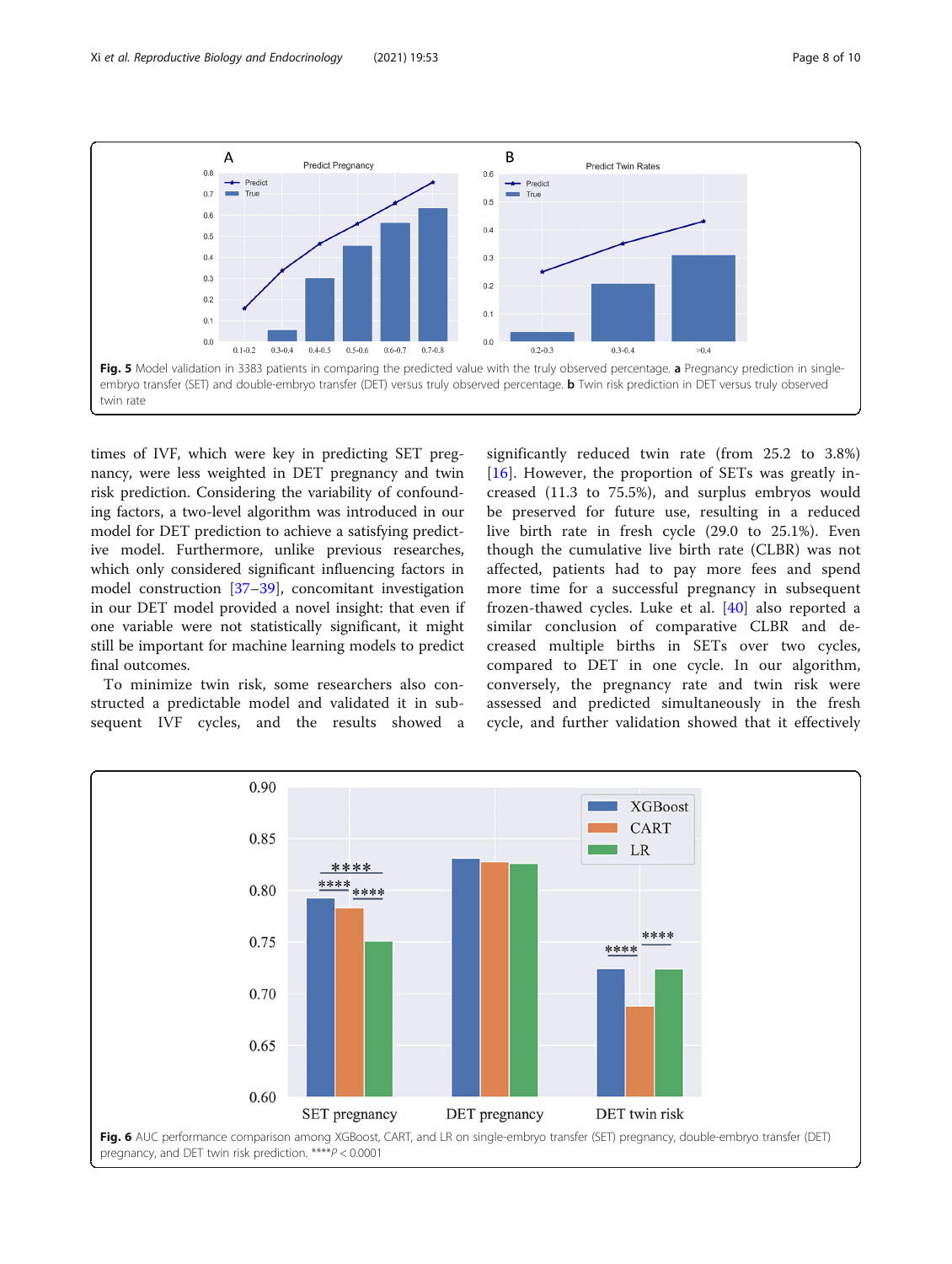<span id="page-8-0"></span>reduced twin risk without compromising clinical pregnancy in the fresh cycle.

The recommended embryo selection strategy in our model provides decision support to embryologists with higher accuracy and efficiency. For a large proportion of IVF patients with suboptimal prognosis, which plan to choose was a dilemma to embryologists, because prediction judgment was based on their clinical experience instead of on the analysis of thousands of embryos and patient records prior to each embryo transfer [[41,](#page-9-0) [42](#page-9-0)]. Besides, it may also act as a counseling tool for clinicians to evaluate the chance of pregnancy before the transfer procedure.

Previous research to establish similar predictive models were problematic due to the limited number of involved features or dramatic distinction between the predicted value and the actual situation [\[16](#page-9-0), [31](#page-9-0)]. The model in the current study guides a determination of the number of embryos for transfer and the specific embryo selection, based on the analysis of a large number of features. In addition, the predicted pregnancy rate and twin risk of the corresponding selection scheme were relatively more accurate. More significantly, our model provides a flexible strategy, with individualized embryo selection for any given patient and varied operations corresponding with any setting acceptable twin rate threshold.

One shortcoming of our predictive model was that the predicted mean value was slightly elevated compared to the actual observed rate for both pregnancy and twin rates in validation, although a modest discrimination was also reported in the previous prediction model in ART [\[43](#page-9-0)–[45\]](#page-9-0). The model should be adjusted and improved to make the predictive value more closely agree with the actual virtue in the future verification. Besides, the model was developed and validated using data from a single center. As future work, we will need to be much more rigorous with additional data sets demonstrating the predictive value, using the same parameters, as well as applying them in different centers.

# Conclusions

In our study, we constructed and validated an individualized embryo selection strategy and pregnancy prediction model developed by stacking machine learning. This prediction model could provide an accurate and individualized embryo selection strategy for any given patient as well as in any twin risk threshold setting and balance a delicate correlation between clinical pregnancy and twin risk rate; it therefore promises a better IVF outcome without compromising pregnancy success and controlled twin risk.

#### Abbreviations

IVF: In vitro fertilization; SET: Single embryo transfer; DET: Double embryo transfer; AI: Artificial intelligence; COH: Controlled ovarian hyperstimulation; GnRH: Gonadotropin-releasing hormone; hCG: Human chorionic gonadotropin; AUC: Area under the curve; ROC: Receiver operating characteristic; FSH: Follicle-stimulating hormone; LH: Luteinizing hormone; AFC: Antral follicle count; LR: Logistic regression; CART: Classification and regression tree; ART: Assisted reproductive technology; AMH: Anti-Mullerian hormone; CLBR: Cumulative live birth rate

#### Acknowledgements

We would like to express our heartfelt gratitude to Yuqi CUI from Huazhong University of Science and Technology, China, for the great help in constructing our machine learning algorithms and developing the embryo selection strategy model.

#### Authors' contributions

Q.X., M.W., B.Z., Z.L., and B.H. conducted the experiment; Q.Y., L.Y., and S.L. analyzed the data, Q.X. and Q.Y. composed the manuscript, and L.Z. and L.J. were responsible for the concept and study design. All authors contributed to the interpretation, discussion and editing of the manuscript. All authors approved the last version.

#### Funding

This work was supported by research grants from the National Key Research and Development Project (grant number: 2018YFC1002103), Health Commission of Hubei Province Scientific Research Project (grant number: WJ2021M110), and the Chinese Medical Association (grant number: 16020520668) as well as the Natural Science Foundation of Hubei Province (grant number: 2017CFB752).

# Availability of data and materials

All data generated or analyzed during this study are included in this published article.

#### **Declarations**

#### Ethics approval and consent to participate

The study was approved by the medical ethics committee of Tongji Medical College of Huazhong University of Science and Technology and written informed consent was obtained from all patients before they were included. All methods were performed in accordance with the relevant guidelines and regulations.

#### Consent for publication

Not applicable.

# Competing interests

The authors declare that they have no competing interests.

Received: 1 January 2021 Accepted: 23 March 2021 Published online: 05 April 2021

#### References

- 1. Sunderam S, Kissin DM, Crawford SB, Folger SG, Jamieson DJ, Warner L, et al. Assisted reproductive technology surveillance-United States, 2014. MMWR Surveill Summ. 2017;66(6):1–24. [https://doi.org/10.15585/mmwr.](https://doi.org/10.15585/mmwr.ss6606a1) [ss6606a1](https://doi.org/10.15585/mmwr.ss6606a1).
- 2. Chambers GM, Ledger W. The economic implications of multiple pregnancy following ART. Semin Fetal Neonatal Med. 2014;19(4):254–61. [https://doi.](https://doi.org/10.1016/j.siny.2014.04.004) [org/10.1016/j.siny.2014.04.004.](https://doi.org/10.1016/j.siny.2014.04.004)
- 3. Meldrum DR, Adashi EY, Garzo VG, Gleicher N, Parinaud J, Pinborg A, et al. Prevention of in vitro fertilization twins should focus on maximizing single embryo transfer versus twins are an acceptable complication of in vitro fertilization. Fertil Steril. 2018;109(2):223–9. [https://doi.org/10.1016/j.](https://doi.org/10.1016/j.fertnstert.2017.12.005) [fertnstert.2017.12.005.](https://doi.org/10.1016/j.fertnstert.2017.12.005)
- 4. Bergh T, Ericson A, Hillensjö T, Nygren KG, Wennerholm UB. Deliveries and children born after in-vitro fertilisation in Sweden 1982-95: a retrospective cohort study. Lancet. 1999;354(9190):1579–85. [https://doi.org/10.1016/S014](https://doi.org/10.1016/S0140-6736(99)04345-7) [0-6736\(99\)04345-7.](https://doi.org/10.1016/S0140-6736(99)04345-7)
- 5. Van Loendersloot L, Van Wely M, Limpens J, Bossuyt PM, Repping S, van der Veen F. Predictive factors in in vitro fertilization (IVF): a systematic review and meta-analysis. Hum Reprod Update. 2010;16(6):577–89. [https://doi.org/1](https://doi.org/10.1093/humupd/dmq015) [0.1093/humupd/dmq015](https://doi.org/10.1093/humupd/dmq015).